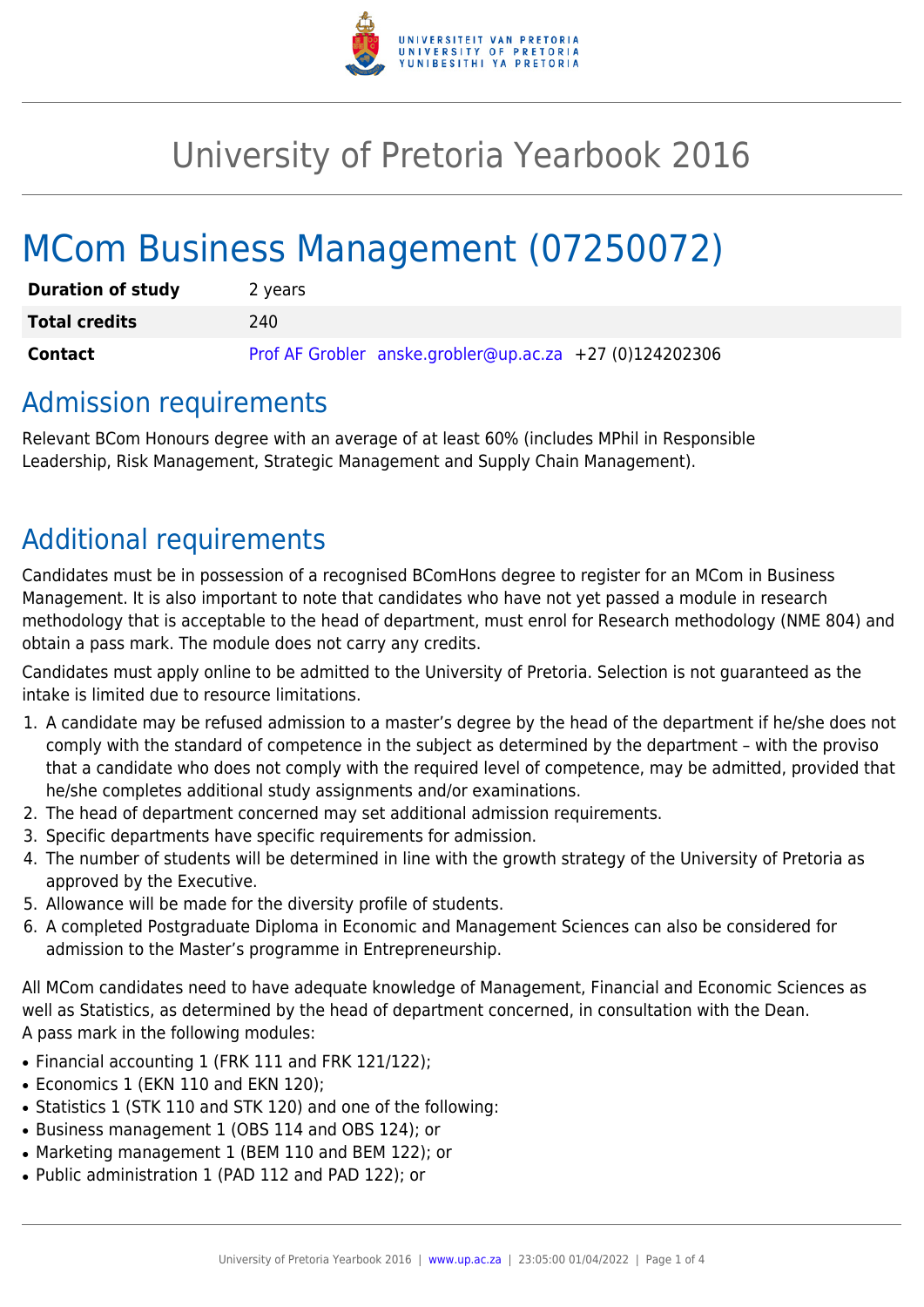

• Industrial and organisational psychology (BDO 110 and BDO 120) or equivalent modules passed at another institution as approved by the head of the department concerned in consultation with the Dean.

## Examinations and pass requirements

The pass mark for both a dissertation and a mini-dissertation is 50%. The provisions regarding pass requirements for dissertations, contained in General Regulation G.12.2, apply mutatis mutandis to minidissertations. A pass mark of at least 50% is required in the examination of each module.

## Research information

#### **Dissertations/mini-dissertations/research reports, curricula and modules**

- 1. The degree programme requires that a dissertation/mini-dissertation/research article must be submitted in a field of study chosen from the fields covered for the honours degree, provided that the Dean may, on the recommendation of the head of department concerned, approve the replacement of the required dissertation by the successful completion of a prescribed number of module credits and a mini-dissertation/research article.
- 2. Information on modules, credits and syllabi is available, on request, from the head of department concerned.
- 3. A module in Research Methodology is compulsory in all programmes. The Dean may, on the recommendation of the head of department concerned, waive the prerequisites.
- 4. Sufficient number of bound copies of the thesis/dissertation must be submitted to the Head: Student Administration for examination, after permission is granted by the supervisor.

#### **Article for publication**

A dean may require, before or on submission of a dissertation, the submission of a draft article for publication to the supervisor. The draft article should be based on the research that the student has conducted for the dissertation and be approved by the supervisor concerned. The supervisor should then have the opportunity to take the paper through all the processes of revision and resubmission as may be necessary and/or appropriate in order to achieve publication.

#### **Submission of dissertation**

A dissertation is submitted to the Head: Student Administration, before the closing date for the various graduation ceremonies as announced annually.

For examination purposes, a student must, in consultation with the supervisor, submit a sufficient number of bound copies of the dissertation, printed on good quality paper and of good letter quality, to the Head: Student Administration. Permission to submit the dissertation in unbound form may be obtained from the supervisor concerned on condition that a copy of the final approved dissertation is presented to the examiners in bound format or electronic format.

In addition to the copies already mentioned, each successful student must submit a bound paper copy as well as two electronic copies of the approved dissertation to the Head: Student Administration in the format specified by the faculty and in accordance with the minimum standards set by the Department of Library Services, before 15 February for the Autumn graduation ceremonies and before 15 July for the Spring graduation ceremonies, failing which the degree will only be conferred during a subsequent series of graduation ceremonies.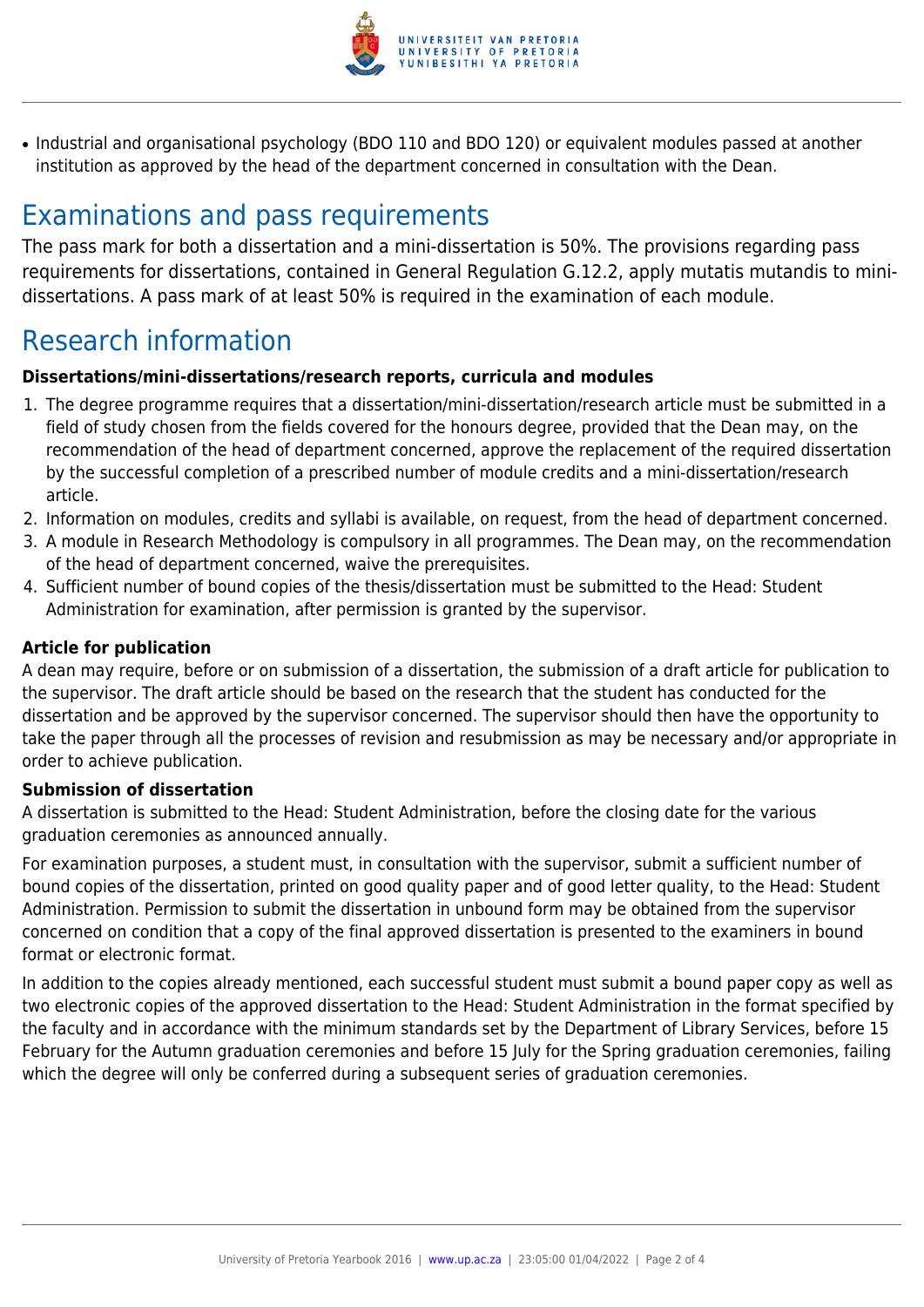

## Curriculum: Year 1

**Minimum credits: 240**

### **Fundamental modules**

[Research methodology 804](https://www.up.ac.za/faculty-of-education/yearbooks/2016/modules/view/NME 804) (NME 804) - Credits: 20.00

### **Core modules**

[Dissertation: Business Management 890](https://www.up.ac.za/faculty-of-education/yearbooks/2016/modules/view/OBS 890) (OBS 890) - Credits: 240.00